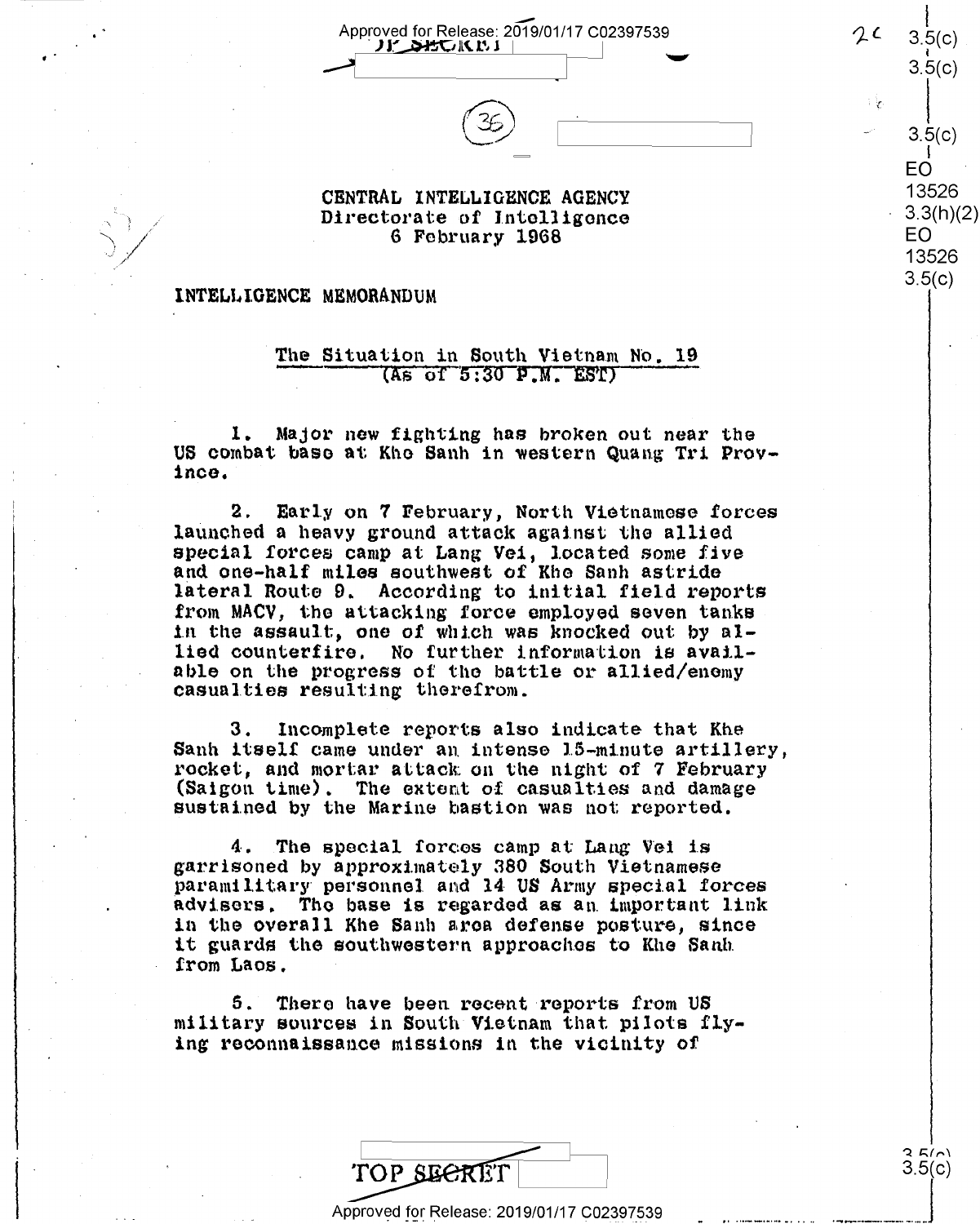of Laotian. Route 9 had observed tank-typo vehicles of Laotian.Route 9 had observed tank-type vehicles moving eastward along this roadway toward the Quang Tri Province border. Tanks were also reportedly employed in the 24 January attack by Communist. forces against tho Laotian encampment at Ban Houei forces against the Laotian encampment at Ban Houei Sano, an outpost near Route 9 on the Lao side of 'Sane, an outpost near Route <sup>9</sup> on the Lao side of the border.

6. There have been reports for several years that tanks were present in the Lao panhandle, but there has so far never been a confirmed instance of their use in combat. DRV forces are known to have a comploment of Soviet-type T-34 and T-54 tanks and have held at least two armoured regiments tanks and have held at least two armoured regiments in their OB for some years. in their 0B for some years.

## DRV Flight Activity

8. The IL-28 is a twin-jet, subsonic bomber which can carry payloads of two to six thousand numed can energy proposition on the mission profile. A low-level, high speed mission could be carried out from Phuc Yen on targets in the vicinity of the out from Phuc Yen on targets in the vicinity of the DMZ. DMZ. -

3.3(h)(2)

 $\overline{\phantom{a}}$ TOP SECRET

- 2 -

Approved for Release: 2019/01/17 C02397539 Approved for Release: 2019/01/17 002397539

 $3.5(c)$  $3.5(c)$ 

.. ·-···--···-···J

3.3(h)(2)

 $\vert$  $3.5(c)$  $3.5(c)$